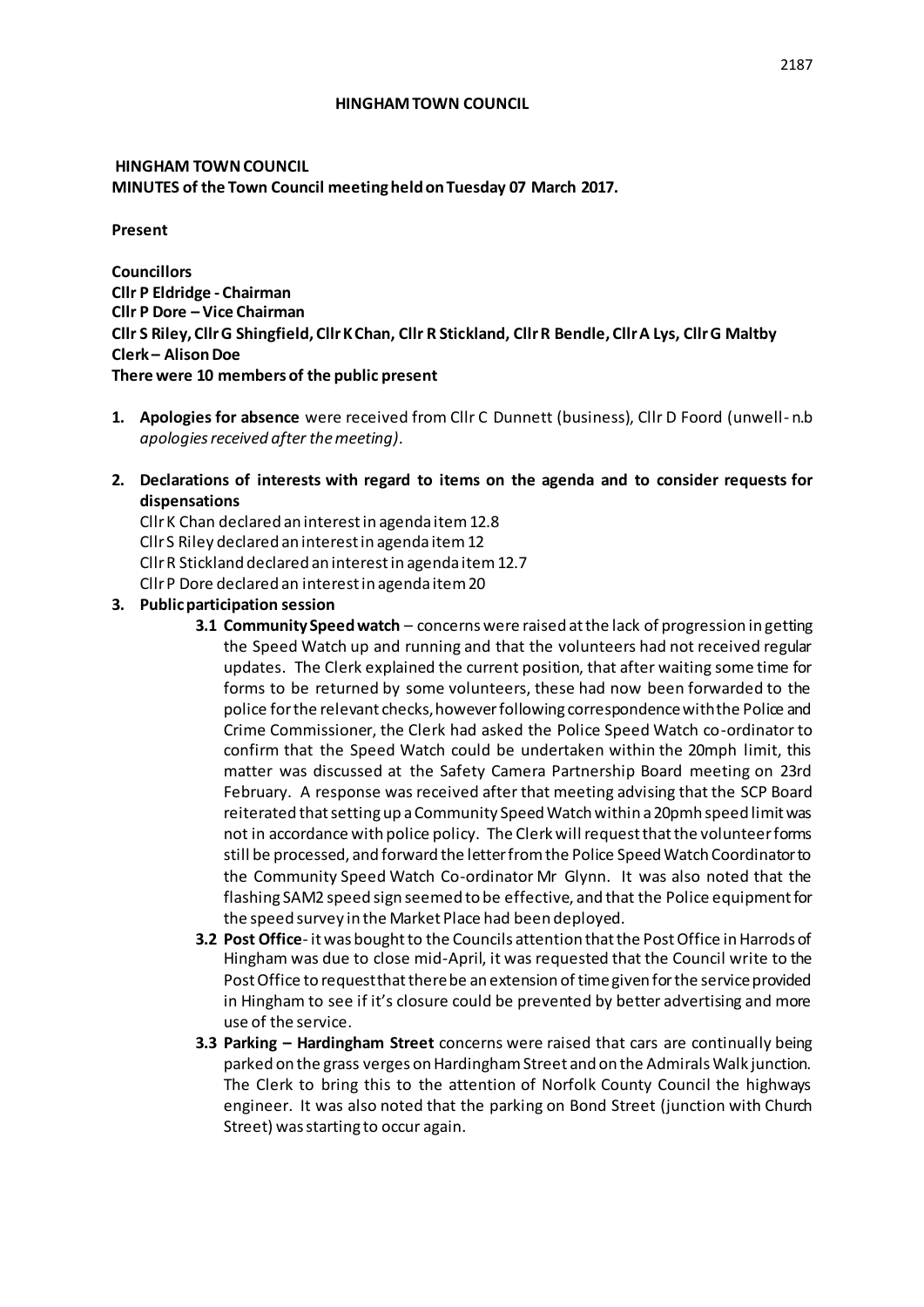## **4. Accuracy of the Minutes of the Town Council meeting of 07 February 2017**

The minutes were agreed as correct and signed by the chairman with the alteration of the date (2016 amended to 2017) on page 2185.

- **5. Matters Arising (written report circulated prior to the meeting – see Appendix A)**
- **6. Working party reports (written report circulated prior to the meeting)**
	- **6.1** The **events working party** reported that there were 13 stalls booked so far for the Easter market with bookings already being taken for the June and December markets. The working party are hoping to run a raffle or silent auction at the Easter market, of various hampers and a request was made for any donations. Money raised will go toward future events.
	- **6.2** The **cemetery and churchyard working party** reported that Archdeacon permission is still awaited before several jobs can be undertaken in the churchyard, (it is understood that the Archdeacon has been on compassionate leave). Arrangements need to be made to clear the vegetation cut down from the overgrown corner, Cllr Shingfield offered to assist with this.

## **7. Reports from representatives on external bodies**

- **7.1 Community Car Scheme**  a written report was given to the Council detailing alleged lack of contingency planning and provision for residents in both Pilgrim House and Hassingham House during the storm Doris power outage. It was requested that the Council write to Forest Healthcare, Anchor Trust and the Care Quality Commission to relay the evidence of the community car scheme volunteer drivers as witnessed on the day and the concerns over the lack of contingency and emergency planning.
- **7.2 Hingham Playing Field Association –** reported that they had been successful with their bid for funding from Tesco Bags of Help, having been awarded £5000. It was also reported that the playing field association are looking at ways to improve the parking facilities at the sports centre, but this will take both time and funding. Being aware of the concerns regarding parking on the day of the monthly antiques fair, which had now become a very successful event, it had been requested that there be some police attendance on the day (the police were in attendance at the February fair). The police advice is clear, that parking is permitted on an unrestricted highway (in accordance with the Highway Code) and they are not empowered to act unless parking is illegal. The Hingham Playing Field Association apologies for any difficulty to residents caused by the parking for the antiques fair and extended an invitation to residents to join the committee (even temporarily) to help find a solution.
- **7.3 Lincoln Hall Committee** had not met.
- **7.4 Citizens Advice –** reported that the Chief Executive Officer for Norfolk had resigned and an interim CEO was now in place.

## **8. Correspondence**

- **8.1 Gail Watkins – Parking issues due to the Antiques Fair**
	- **8.1.1 Andrew Smith - Parking issues due to the Antiques Fair**
- **8.2 Alice Ablewhite Horse riding through public pathway** (the Chairman to speak to the horse rider)
- **8.3 Maddy Iszchak - groundwork.org.uk - Funding for community projects (Tesco bags of Help)** (the clerk to pass on the information to The Hingham Society)
- **8.4 Community Action Norfolk – News letter**

## **9. District Councillor's report**

District Cllr Bendle reported that South Norfolk Council are undertaking an anti dog fouling project, engaging with the school by asking the children to design posters, the winning poster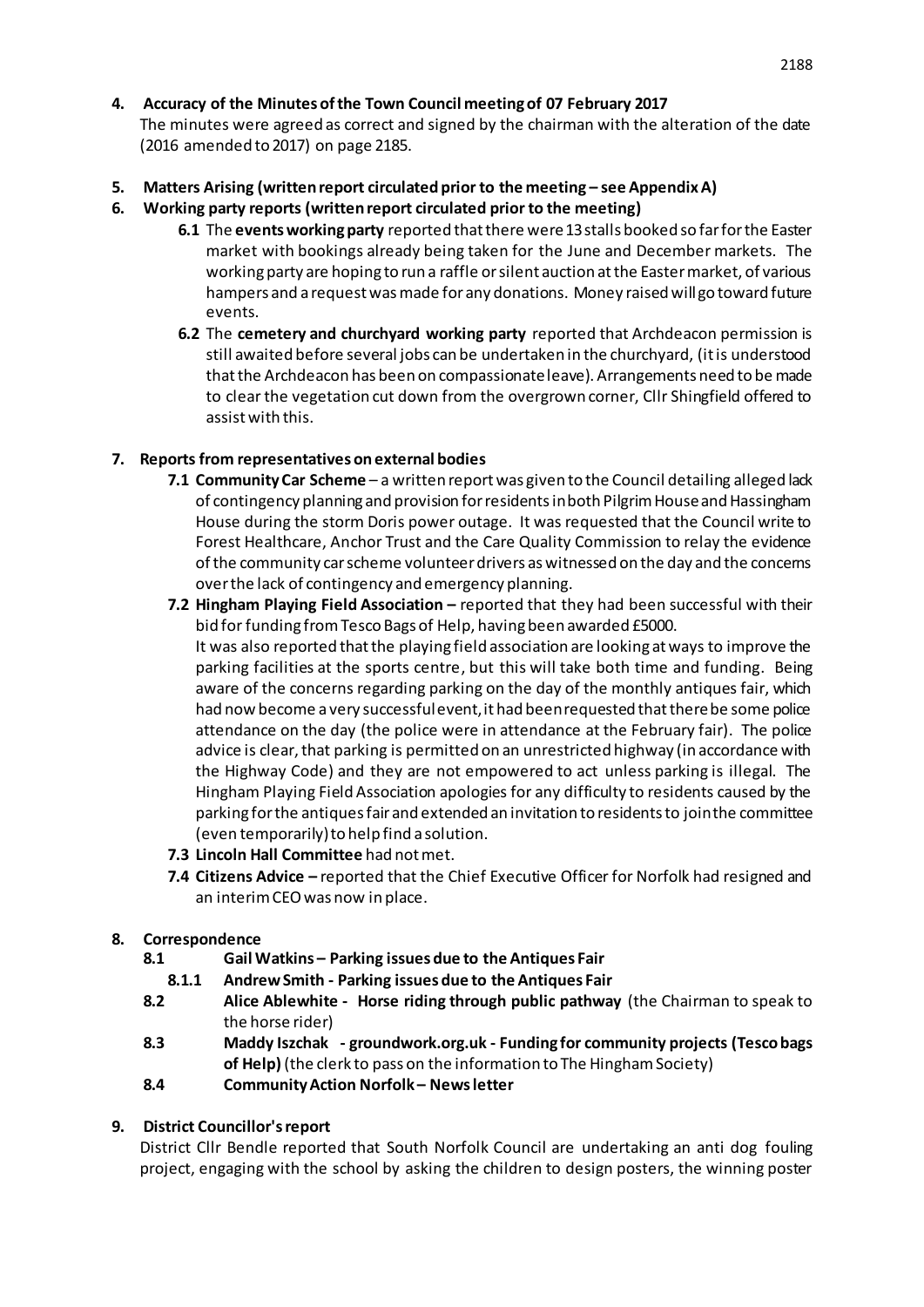designs will be displayed around town. The Council will prosecute dog fouling offenders if there is sufficient evidence.

South Norfolk Council have set the 2017/18 budget which increases the level of Council Tax to £140.00 per year for a Band D property, the council will be looking at ways to increase charges for services that they provide to increase revenue.

## **10. County Councillor's report**

County Cllr Dewsbury reported that Norfolk County Council agreed to increase the council tax for 2017-18 by 4.8%. This includes an increase of 1.8% for general council tax, and 3.0% for the Adult Social Care precept. It was also reported that Children's Services are now improving, with the  $4<sup>th</sup>$ interim director, who will remain in post until after the next OFSTED inspection.

## **11. Planning Decisions**

- 11.1 2017/0006 St Andrews Lodge Attleborough Road Hingham NR9 4HP 2x Beech Trees, T2 - Crown lift tree to approx 5m. T3 - Crown lift tree to approx 5m, reduce spread towards the house only by approx 3m to leave approx 12m. Remove 4 crossing branches up to 5 inches in diameter to prevent severe rubbing (work needed for the health of the trees). Approval with Conditions
- 11.2 2016/3022 18 Rectory Gardens Hingham Norfolk NR9 4RG First floor side extension over garage, plus two storey infill extension in front of garage Approval with Conditions
- 11.3 Ref. No: 2016/3010 & 2016/30112 Market Place Hingham NR9 4AF Part change of use from mixed residential and retail use (Class C3 and A1) to a single dwelling house (Class C3). Internal and external alterations. Approval with Conditions
- 11.4 2016/2924 Moneyhill House Deopham Road Hingham NR9 4NL Single Storey Rear Extension and Front Porch Approval with Conditions

# **12. Planning Applications**

## **(as notified by SNC for consultation)**

- **12.1 2017/0431: The Cottage, 13 Hall Lane Hingham NR9 4JX Proposal: Proposed two-storey rear extension** The council agreed to recommend approval
- **12.2 2017/ 0498 11 Low Road Hingham NR9 4NG Rear extension at first floor level** The council agreed to recommend approval

## **(other applications where the Town Council is not a consultee – details available for information)**

- 12.3 2017/0437 11 Rectory Gardens Hingham Norfolk NR9 4RG
	- T1, Silver Birch, Raise to 4m by removing 4 lowest branches. T2, Holly, 6m tall, 6m spread, reduce crown height and diameter to 4m to improve light into house, Silver birch is to give clearance to road and parking.
- 12.4 2017/0376 37-39 Hardingham Road Hingham Norfolk NR9 4LX Discharge of conditions 6 - surface water drainage details and 11 - bat licence of permission 2016/1796 (Part demolition and redevelopment of site for 17 onebedroom specialised supported living apartments (Use Class C3) and Higher Complex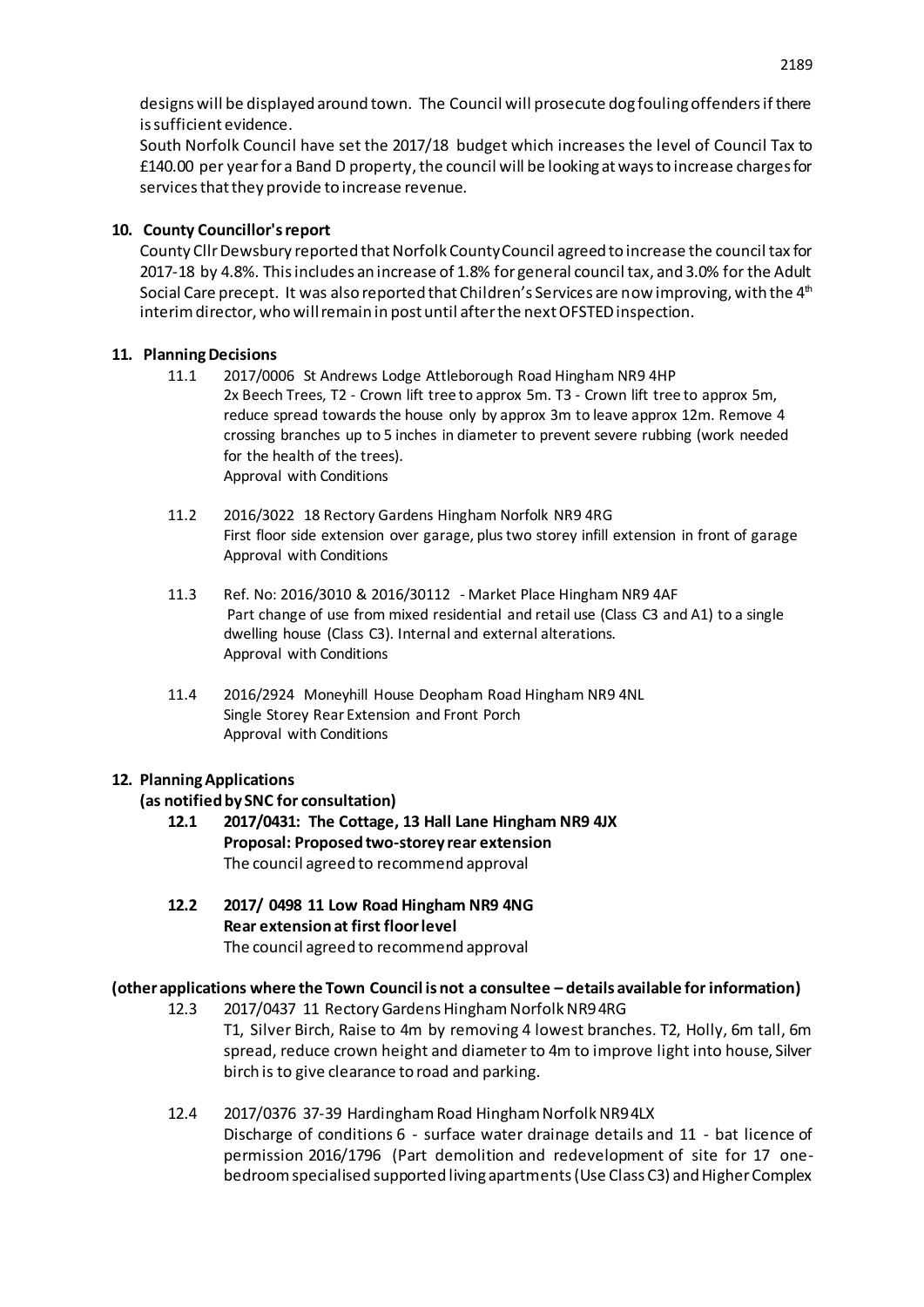Care and Autism accommodation comprising seven bedrooms and ancillary staff/communal areas (Use Class C2), together with car parking and amenity space.

- 12.5 2017/0255 37 39 HardinghamRoad Hingham Norfolk NR9 4LX Discharge of conditions 8 - fire hydrant location, 12 and 13 - remediation of planning permission 2016/1796.
- 12.6 2017/0352 Southernwood House 9 Market Place Hingham Norfolk NR9 4AF Fell wild cherry tree
- 12.7 2017/0305 48 Rectory Gardens Hingham NR9 4RG G4a, G4b, G1a and G1b - Fell four Sycamore. T5 Yew tree - Fell, T8 Yew tree - Fell.
- 12.8 2017/0302 10 Bond Street Hingham Norfolk NR9 4HA Reduce Holly Oak tree height by 4m to approx 10m, spread of tree to remain the same.

#### **13 To discuss the results of the Tree Survey**

A copy of the tree survey was circulated to all councillors prior to the meeting. It was noted that recommended work should be undertaken after the bird nesting season, when also, the ivy should be removed from trees in the cemetery. Concerns were raised regarding the state of some trees overhanging the highway on Norwich Road. The Clerk is to contact Norfolk County Council highways to request that they contact the land owner regarding this issue.

#### **14 To discuss the proposal by Mr Strong regarding a churchyard Holly Tree**

It was agreed to accept the proposal from Mr Strong to commission some work to the holly tree. Relevant permission from South Norfolk Council and Archdeacon to be obtained prior to any work being undertaken.

#### **15 Proposal to obtain relevant permission to reduce the Churchyard Yew Trees (driveway) and remove the yew tree as identified in the Working Party report**

It was agreed to seek the relevant permissions from South Norfolk Council and the Archdeacon to undertaken work to remove the yew tree as identified in the working party report and to reduce the yew trees along the churchyard driveway.

#### **16 To discuss the issues regarding the Churchyard car park drain**

The Clerk advised that the legal advice (as provided through the insurance policy) was that the Town Council should not be instructing a contractor to undertake works within the carpark as they do not own the land. Cleaning works to the Anglian Water system previously hel ped to improve the flow of water from the car park. It was agreed that Anglian Water should be contacted when the car park is flooding and the water not draining away.

#### **17 To receive an update on the South Norfolk Council dog waste bin charges**

South Norfolk Council had revised the proposal to implement an increase in charges for emptying the dog waste bins. The charges will now be bought in as follows: bins already being charged for will increase to £100 per bin from April 2017, new charges for the remaining bins (previously uncharged) will be £50 for the financial year 2017/18. It was proposed and agreed to remove the following dog waste bins – Ringers Lane, Market Place (south green), The Fairland (entrance to Lincoln Hall) and one bin from the entrance to the Playing Field off Watton Road. Litter bins to be re sited on Ringers Lane and the Fairland to the position of the dog waste bin. Suitable stickers to be placed on litter bins regarding accepting bagged dog waste in litter bins.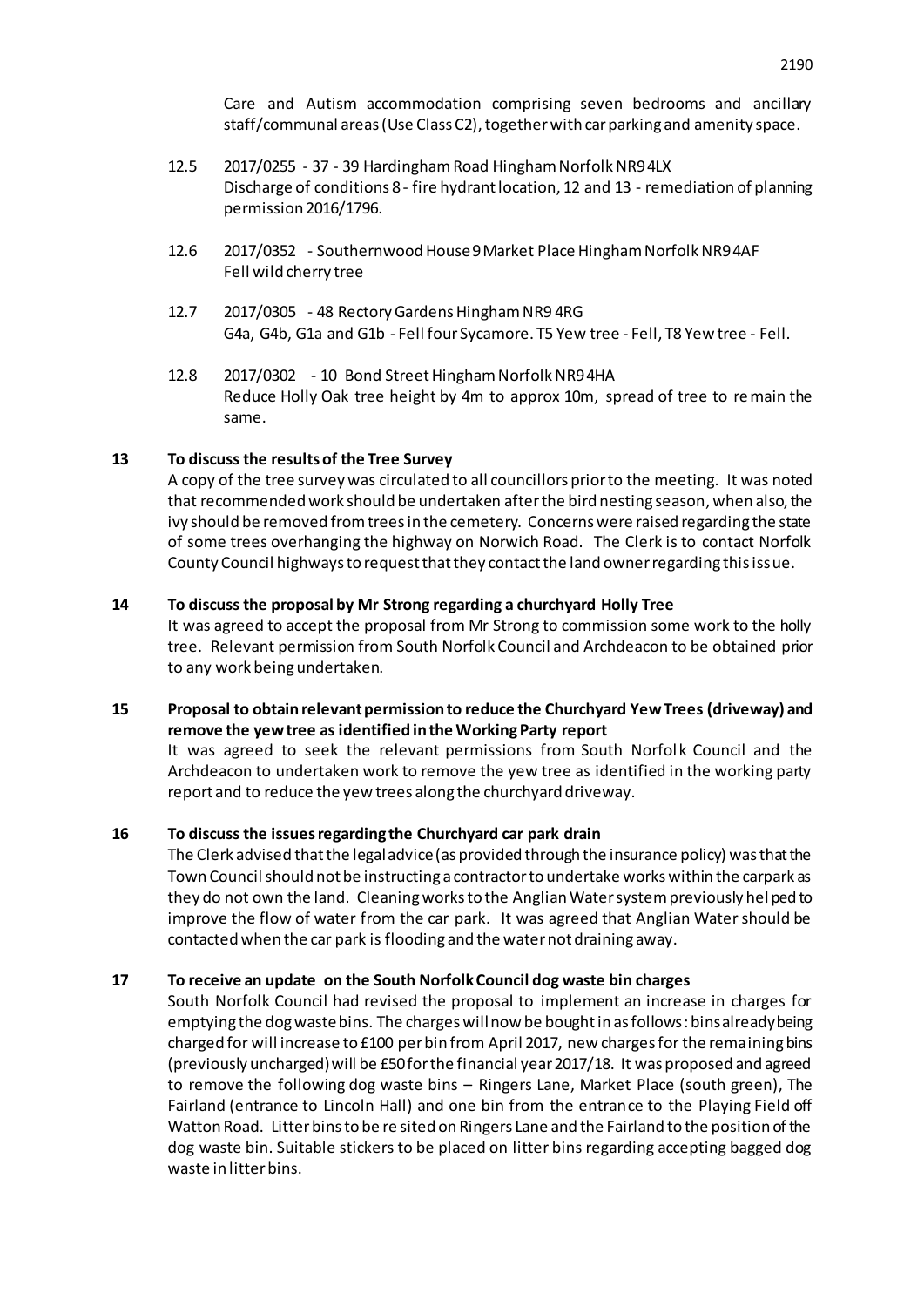**18 Proposal to arrange training for Councillors and the Clerk on Declaring Interests and associated procedures at meetings.**

The Clerk advised that Norfolk Training and Support could provide whole council training. It was agreed to wait until the NorfolkALC contract was determined with NCC and to re investigate the training options at a later date.

## **19. To discuss the response from Norfolk Police Safety Camera Team regarding the Speed Watch in the 20 MPH limit.**

The Police Community Speed Watch Officer had responded to the Clerk to advise that at the Safety Camera Partnership Board had met on 23 February 2017, and reiterated that setting up a Community Speed Watch within a 20mph limit was not in accordance with their policy, and asked if the checks on the volunteer should be progressed. The Clerk is to confirm that the checks should go ahead and to will ask the Community Speed Watch volunteer coordinator Mr Glynn to assist in challenge to the police policy.

#### **FINANCE**

## **20. To receive an update and draft minutes from the Finance Committee meeting held on 21 February 2017.**

A copy of the draft minutes were circulated to all councillors prior to the meeting and are attached as Appendix B. These will be approved at the next meeting of the Finance Committee

| D Ramm (wages 4 weeks - binbags 2.99, cleaning products<br>5.00) | £733.21   |
|------------------------------------------------------------------|-----------|
| A Doe (wages)                                                    | £671.67   |
| K and M Lighting Services Ltd                                    | £294.19   |
| E-on                                                             | £581.84   |
| H Morris (ERB refund)                                            | £150.00   |
| <b>Community Action Norfolk (membership)</b>                     | £20.00    |
| <b>TTSR Ltd (grass cutting)</b>                                  | £2,796.37 |
| <b>CIM Signs and Graphics (Skate park sign)</b>                  | £59.99    |
| <b>Xerox Finance (printer rental)</b>                            | £115.31   |
| <b>Ravencroft Tree Services (tree survey)</b>                    | £414.00   |
| P Dore (website reimbursement)                                   | £11.88    |
|                                                                  |           |
| Total                                                            | £5.848.46 |

#### **21. Accounts for Payment**

- **22. 'Exclusion of the Press and Public under the Public Bodies (Admission to Meetings) Act 1960 to discuss the following matters:'**  Agreed – the public were asked to leave at this point.
- **23. To consider any quotations received the position of Internal Auditor for year end 2016/17** One quotation for the position of Internal Auditor (year end 2016/17 was received) from Luisa Cantera and Steve Jackman. It was agreed to accept this quotation.

Signed -……………………………………………. Chairman 04 April 2017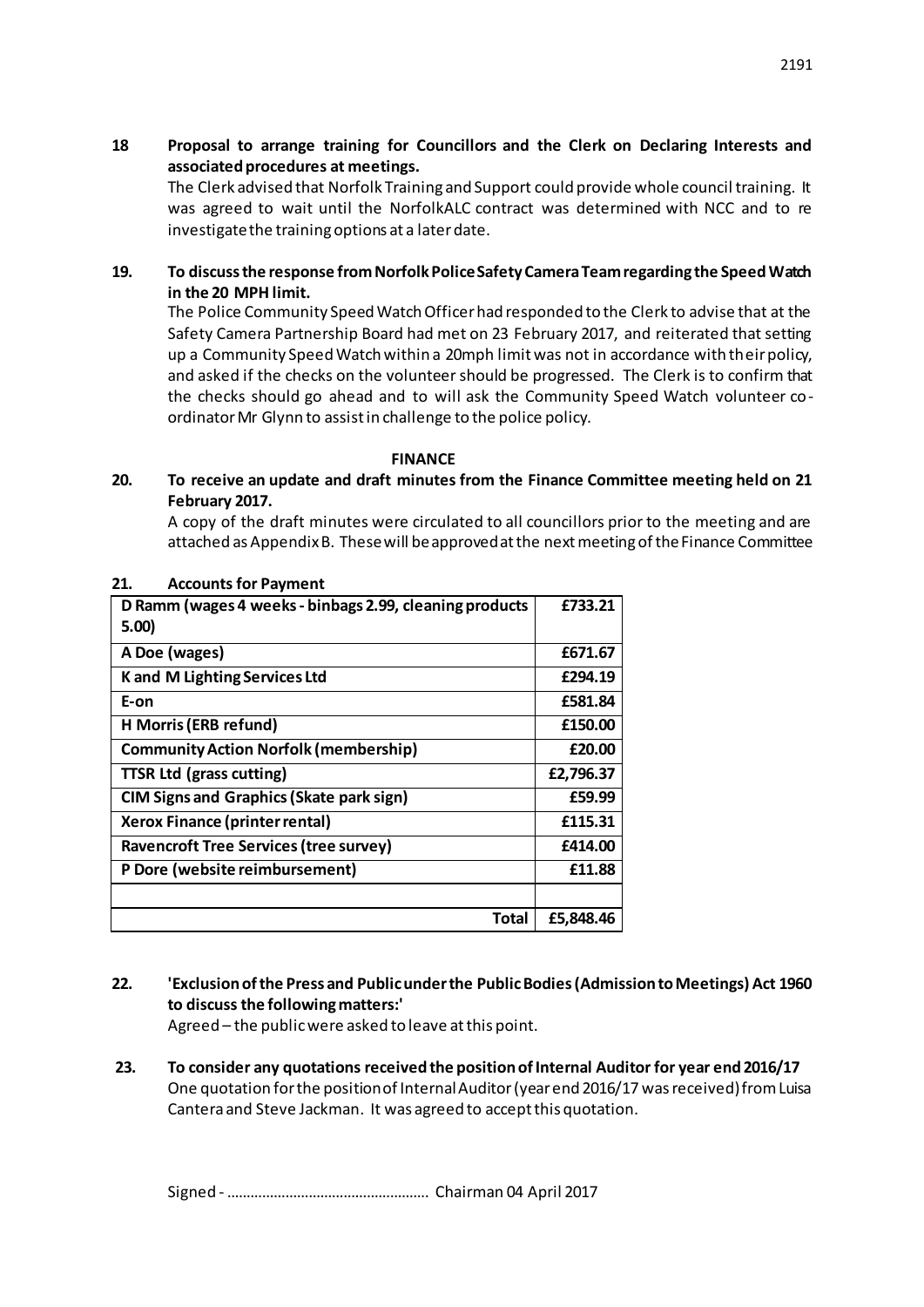# **Clerks Report for 07 March 2017**

| Min:                                                                                                                                                                                                                                                                                                                                                                                                                                                                                                                                                                                                                                                                                                                                                                                                                                                                                                                                                               | <b>Update</b>                                                                                                                                                                                                                                                                                                                                                                                                                                             |  |
|--------------------------------------------------------------------------------------------------------------------------------------------------------------------------------------------------------------------------------------------------------------------------------------------------------------------------------------------------------------------------------------------------------------------------------------------------------------------------------------------------------------------------------------------------------------------------------------------------------------------------------------------------------------------------------------------------------------------------------------------------------------------------------------------------------------------------------------------------------------------------------------------------------------------------------------------------------------------|-----------------------------------------------------------------------------------------------------------------------------------------------------------------------------------------------------------------------------------------------------------------------------------------------------------------------------------------------------------------------------------------------------------------------------------------------------------|--|
|                                                                                                                                                                                                                                                                                                                                                                                                                                                                                                                                                                                                                                                                                                                                                                                                                                                                                                                                                                    | Matters Arising From the minutes of the meeting on 07 February 2017                                                                                                                                                                                                                                                                                                                                                                                       |  |
| 3                                                                                                                                                                                                                                                                                                                                                                                                                                                                                                                                                                                                                                                                                                                                                                                                                                                                                                                                                                  | Norwich Road bus stop (Abel Homes works access) - access issues - works access has been closed off<br>and a footway installed - the bus stop hard standing area has been increased and drop kerbs<br>installed.                                                                                                                                                                                                                                           |  |
| 6                                                                                                                                                                                                                                                                                                                                                                                                                                                                                                                                                                                                                                                                                                                                                                                                                                                                                                                                                                  | Churchyard wall - the Clerk discussed the possibility of added protection for the churchyard wall with<br>the highways engineer, who advised there was nothing available from NCC highways that could<br>be placed on the wall - but he would look into an additional reflector post to be installed. -<br>Quotations for rebuilding the curved wall will be sought - the Clerk to liaise with Rev Reed regarding<br>relevant permission from the church. |  |
| 13                                                                                                                                                                                                                                                                                                                                                                                                                                                                                                                                                                                                                                                                                                                                                                                                                                                                                                                                                                 | The suggestions regarding the toilet specification (no's of mirrors and soap dispensers, removal of<br>reference to the sanitation bins being provided by the contractor, addition of reference to<br>cleaning the exterior of the window frames and removal of the signage). The question was also<br>asked if there was a possibility that the current arrangements could continue. - no response as<br>yet received.                                   |  |
| 15                                                                                                                                                                                                                                                                                                                                                                                                                                                                                                                                                                                                                                                                                                                                                                                                                                                                                                                                                                 | The contractor has been advised that the Town Council accept the quotations for resetting the light on<br>Chapel Road and replacing the light on Stone Lane - quotation by UK Power network is awaited<br>for the Stone Lane light.                                                                                                                                                                                                                       |  |
| 16                                                                                                                                                                                                                                                                                                                                                                                                                                                                                                                                                                                                                                                                                                                                                                                                                                                                                                                                                                 | The Contractor has been asked to visually inspect lighting stock and advise of any defects found (even<br>those previously reported) and to give the defects a risk indicator.                                                                                                                                                                                                                                                                            |  |
| 17                                                                                                                                                                                                                                                                                                                                                                                                                                                                                                                                                                                                                                                                                                                                                                                                                                                                                                                                                                 | Refurbishment of Hingham Town sign - Cllr Shingfield to update                                                                                                                                                                                                                                                                                                                                                                                            |  |
| 20                                                                                                                                                                                                                                                                                                                                                                                                                                                                                                                                                                                                                                                                                                                                                                                                                                                                                                                                                                 | Annual Town Meeting - 18 April - initial invitations to go out this week - could Councillors please<br>forward the invitation to any one that may be interested - or clubs that may have been missed.                                                                                                                                                                                                                                                     |  |
| 21                                                                                                                                                                                                                                                                                                                                                                                                                                                                                                                                                                                                                                                                                                                                                                                                                                                                                                                                                                 | The meeting of the Finance Committee took place on 21.02.17                                                                                                                                                                                                                                                                                                                                                                                               |  |
| 22                                                                                                                                                                                                                                                                                                                                                                                                                                                                                                                                                                                                                                                                                                                                                                                                                                                                                                                                                                 | The request for a "copy of the accounts" was explained at the finance committee meeting, a suitable<br>summary page will be produced for 2015/16 and 2016/17 - comparisons can be made year on<br>year going forward (starting from 2015/16) - as the Receipts and Payments accounting system<br>is carried forward.                                                                                                                                      |  |
| 25                                                                                                                                                                                                                                                                                                                                                                                                                                                                                                                                                                                                                                                                                                                                                                                                                                                                                                                                                                 | Repairs to the churchyard wall $-$ a letter has been sent to WHJ Howe accepting his quotation $-$ and<br>advising that Archdeacon permission is being sought before the work can go ahead.                                                                                                                                                                                                                                                                |  |
| 26                                                                                                                                                                                                                                                                                                                                                                                                                                                                                                                                                                                                                                                                                                                                                                                                                                                                                                                                                                 | The Skate Park sign is ready for collection.                                                                                                                                                                                                                                                                                                                                                                                                              |  |
|                                                                                                                                                                                                                                                                                                                                                                                                                                                                                                                                                                                                                                                                                                                                                                                                                                                                                                                                                                    | <b>Other Updates</b>                                                                                                                                                                                                                                                                                                                                                                                                                                      |  |
| Parish Partnership Funding – the application has been submitted to Norfolk County Council for funding to pave the<br>edge of the south green in the Market Place. The Clerks report in the Parish Magazine has requested<br>comments regarding this proposal. Following concerns raised regarding the Councils powers - the Clerk is to<br>check with NALC regarding the power to provide a pavement and the effect of providing a pavement with<br>reference to the Inclosure Act/Commons Act - response received but further referral to NALC legal services<br>has been requested.<br>The Clerk has advised the resident that they would have to obtain permission from Norfolk County Council to site a<br>mirror on the highway - Highways have since advised that they do not give such permissions - The Clerk has<br>asked the Co-op construction manager is the hoarding can be re-positioned - awaiting response. - chased -<br>still awaiting response. |                                                                                                                                                                                                                                                                                                                                                                                                                                                           |  |
| Leaning gravestones in the cemetery – the Clerk met with the Contractor on site, confirmation of a start date for<br>the work is awaited.                                                                                                                                                                                                                                                                                                                                                                                                                                                                                                                                                                                                                                                                                                                                                                                                                          |                                                                                                                                                                                                                                                                                                                                                                                                                                                           |  |
|                                                                                                                                                                                                                                                                                                                                                                                                                                                                                                                                                                                                                                                                                                                                                                                                                                                                                                                                                                    |                                                                                                                                                                                                                                                                                                                                                                                                                                                           |  |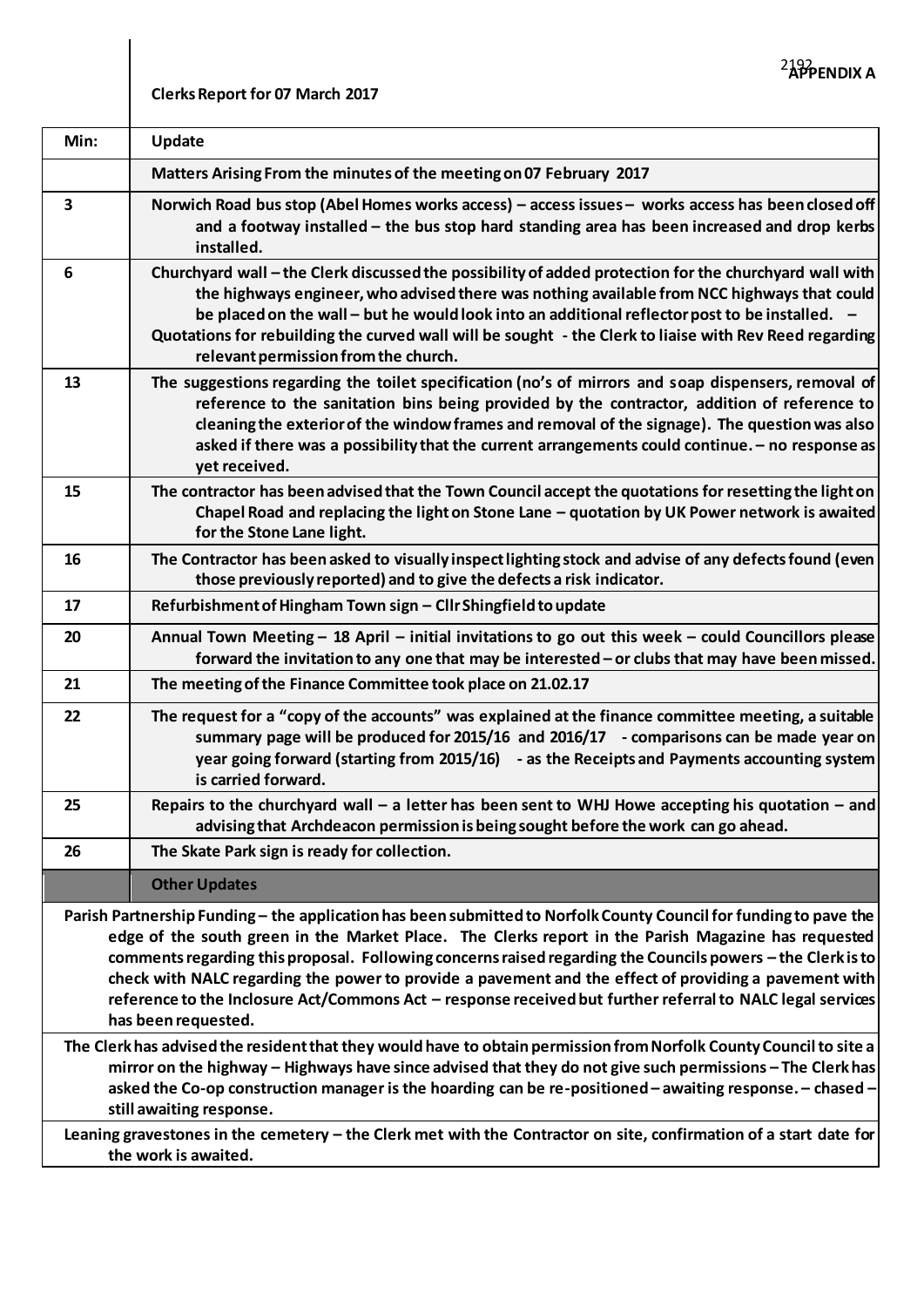**Church Yard overgrowth and tree works – – the application for tree works has been approved by SNC – awaiting Archdeacon permission – n.b the work may not now be undertaken until after the bird nesting season.**

**Extension to the speed limit – No further updates on time scales for the implementation of the scheme have been received from NCC – Norfolk police have raised concerns over the scheme due to no traffic calming measures being included in the scheme**

**White Line work/Speeding B1108 – the clerk has requested that the speed survey be undertaken again to assess the effectiveness of the white line work – the police have agreed to re deploy the equipment – no confirmation of date** 

**SAM2 sign –this now need to be removed from Norwich Road and the data down loaded.** 

**The Clock –and chimes now all are working.**

**Replacement oak trees on the Fairland – will be priced in summer for proposed planting in Autumn.**

| <b>OUTSTANDING ISSUES</b>                                                                                                                                                                                                                          |
|----------------------------------------------------------------------------------------------------------------------------------------------------------------------------------------------------------------------------------------------------|
| Complaint to the bank /banking arrangements - no response to date                                                                                                                                                                                  |
| Bank Account – a form needs to be signed by all signatories to link the accounts to telephone banking.                                                                                                                                             |
| No Parking Signs – for the small green on the Fairland – temporary signs have been placed on the 2<br>largest small greens and at the entrance to the green by the bowls club - the request not to park<br>on the grass seems to be well observed. |
| Lincoln Hall Driveway – laying of Tarmac Planings – the potholes leading to the Lincoln Hall have been<br>filled – some nearer to the library remain                                                                                               |
| Provision of outdoor Gym equipment – HPFA to update as appropriate –                                                                                                                                                                               |
| Review/update of the Handyman's contract $-$ to be completed.                                                                                                                                                                                      |
| Commemorative Plaque for the Fairland Bus shelter - To be ordered.                                                                                                                                                                                 |
| Request for a clear Bus Shelter - Norwich Road - By Hops development - to be looked at when the<br>development is complete                                                                                                                         |
| Neighbourhood Plan - Councillors need to read through the information (website links) previously<br>provided to enable a decision to be made at a later date                                                                                       |
| Leaning memorial stone in the Churchyard $-Q$ uotations to be sought                                                                                                                                                                               |

## **Report Prepared – 06 March 2017**

| Crime Figures - reported in DECEMBER 16 -               |     |  |  |  |
|---------------------------------------------------------|-----|--|--|--|
| On or Near                                              |     |  |  |  |
| Primrose Road - Burglary (1)                            |     |  |  |  |
| Chapel Street - Anti-social behaviour (1)<br>- Burglary | (1) |  |  |  |
| Lincoln Avenue - Criminal damage and arson (1)          |     |  |  |  |
| https://www.police.uk/norfolk/D12/crime/                |     |  |  |  |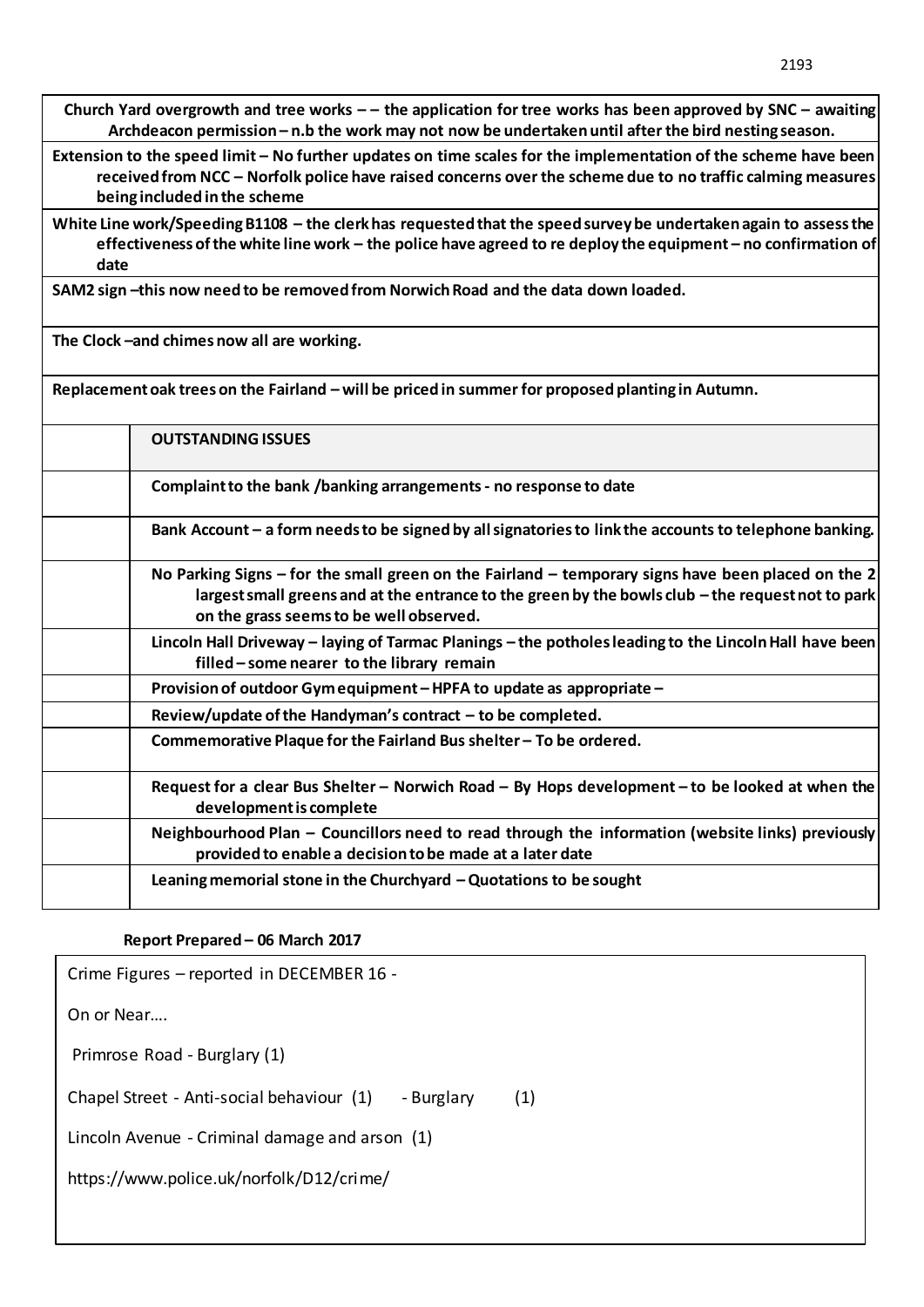#### *HINGHAM TOWN COUNCIL*

*DRAFT MINUTES OF THE HINGHAM TOWN COUNCIL FINANCE COMMITTEE MEETING HELD ON TUESDAY 21 FEBRUARY 2017.* 

*PRESENT Cllr P Eldridge (Chairman) Cllr P Dore Cllr S Riley Cllr K Chan*

*Clerk – Mrs Doe*

*No members of the public were present*

- *1. Apologies for absence – were received from Cllr R Bendle*
- *2. Declarations of interests with regard to items on the agenda and to consider requests for dispensations. None.*
- *3. Public participation. – (The cashbook and budget monitoring spreadsheet was made available for any members of the public attending to look at). No members of the public were present.*
- *4. Accuracy of the Minutes of the Finance Committee meeting of 25 October 2016. The minutes were agreed as correct and signed by the Chairman.*
- *5. Matters Arising from the minutes of the meeting of 25 October 2016. The bank statements and cash book needs to be given to Cllr Chan for a reconciliation (April – September 2016).*
- *6. Proposal for the Finance Committee to prepare a Reserves Policy. An example of a reserves policy (from Necton Parish Council) was circulated – it as agreed to draft a similar document for Hingham Town Council for the next finance committee meeting.*
- *7. Proposal for the Finance Committee to review the Asset Register.*

*A copy of the asset register was circulated prior to the meeting, the Clerk explained that the register had been updated with purchases made to date in 2016/17 and that the brooms had been removed from the register (as notified by the handyman that they had broken). The Clerk advised that a "stock take" should be undertaken during the next financial year to ensure that the tem details on the asset register are correct. It was noted that the Paul Revere pewter bowl needs to be added to the asset register.*

*8. Proposal for members of the Finance Committee to review the insurance policy prior to the next meeting.*

*The current insurance policy schedule and statement of fact was forwarded to committee members prior to the meeting. It was noted that there are several items*